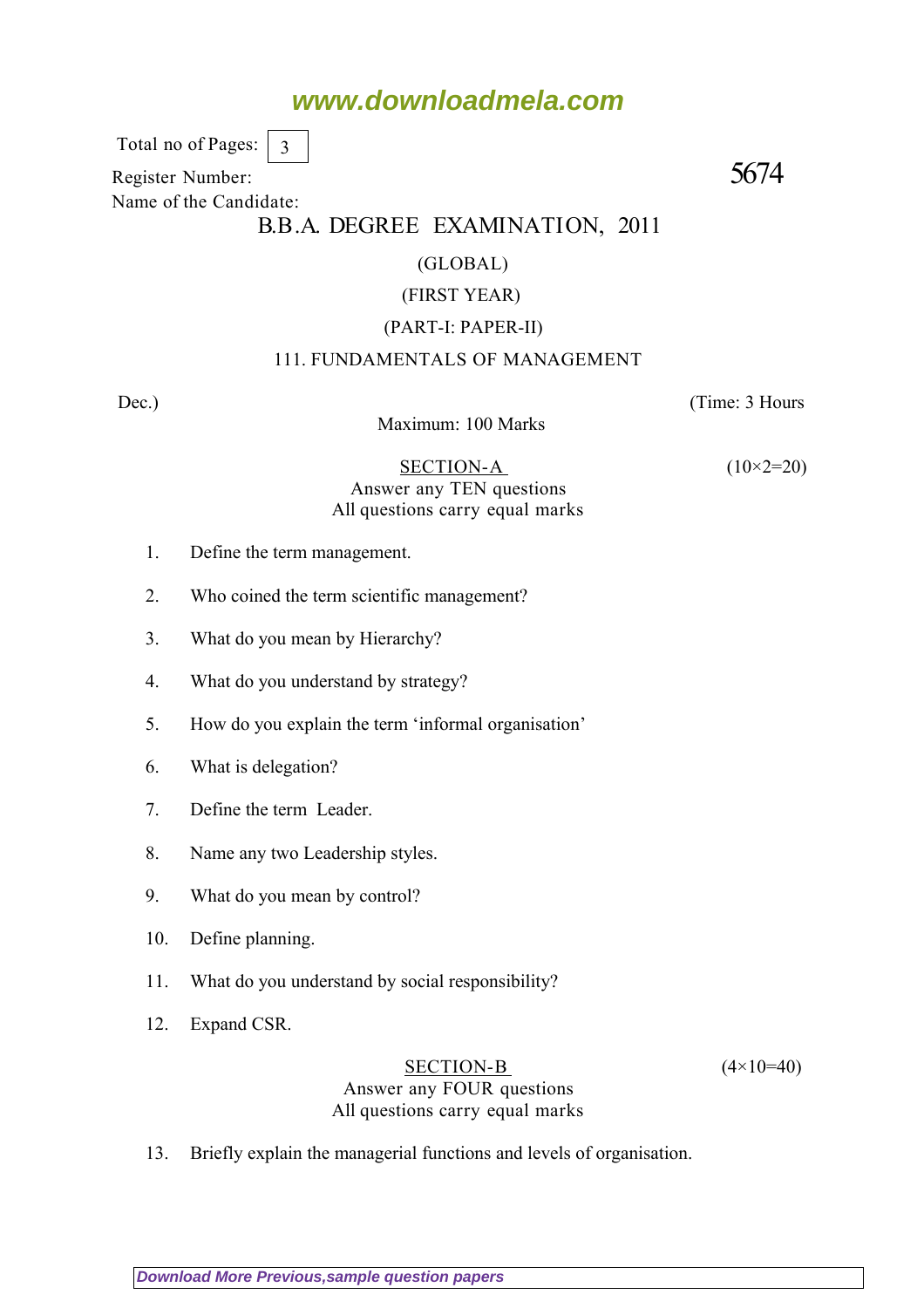- 14. Discuss the nature of planning and its type.
- 15. Distinguish formal and informal organisation.
- 16. Explain the different leadership styles.
- 17. Explain the basics of control process.
- 18. Discuss the social responsibility of an organisation to develop a society.

#### SECTION-C  $(2 \times 20=40)$ Answer any TWO questions All questions carry equal marks

- 19. Discuss the evolution of management and its growth.
- 20. Explain the nature and purpose of strategy and policy formulation.
- 21. Define Leadership and discuss in detail about the of leadership theories.
- 22. Discuss the techniques in control process.

### jkpHhf;fk;

#### $gF$ jp- $m$  vitnnaD k; gj;J tpdhf;fSf;F tpil jUf (10*×2=20)* midj;J tpdhf;fSf;Fk; rk kjpg;bgz;fs;

- 1. nkyhz;ik-tiuaW
- 2. mwptpay; rhh;e;j nkyhz;ik Kiwia mwpKfg;gLj;jpath; ahh;?
- 3. goepiy vd;why; vd;d?
- 4. alf;jp vd;why; vd;d?
- 5. tiuaWf;fg;glhj mikg;g[ vd;why; vd;d?
- 6. mjpfhu gfph;t[ vd;why; vd;d?
- 7. jiyth;-tiuaW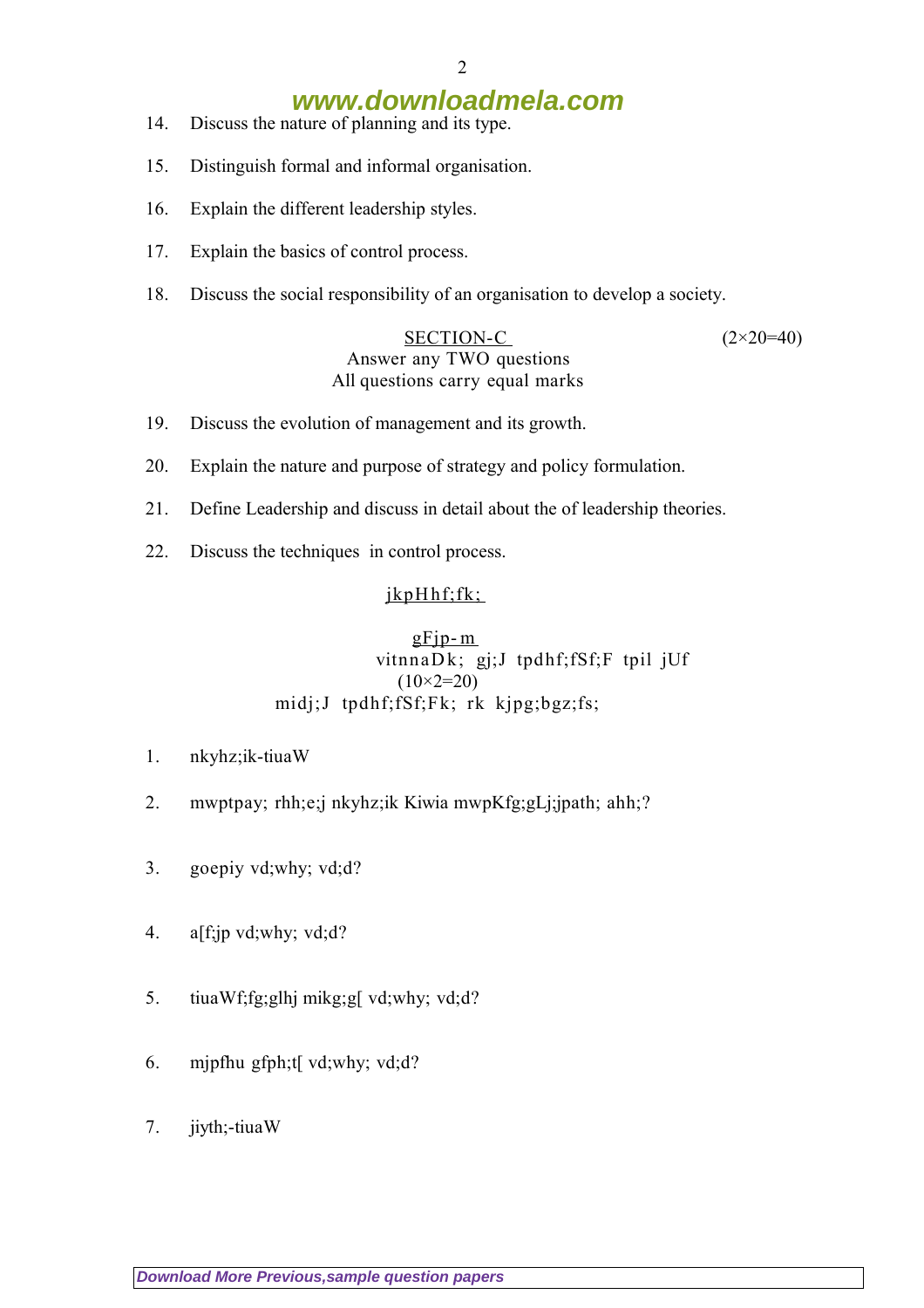- 8. jiyikj;Jtj;jpw;fhd tiffs; ,uz;oid TWf
- 9. fl;Lg;ghL Kiwik vd;why; vd;d?
- 10. jpl;lkpLjy; vd;why; vd;d?
- 11. r\_f bghWg;g[ gw;wp ePtph; mwpe;jtw;iw TWf
- 12. CSR-tphpthf;fk; jUf

#### $gF$ jp-M

(4*×10=40)* vitnaDk; ehd;F tpdhf;fSf;F tpilasp midj;J tpdhf;fSf;Fk; rk kjpg;bgz;fs;

- 13. nkyhz;ik bray;ghLfs; kw;Wk; epWtdj;jpd; epiyfis tpthp
- 14. jpl;lkpLjypd; nehf;fk;/ mtw;wpd; tiffis tpthp
- 15. tiuaWf;fg;gl;l kw;Wk; tiuaWf;fg;glhj mikg;g[fis ntWgLj;Jf
- 16. jiyikj;Jt mDFKiwfis RUf;fkhf tpthpf;ft[k;.
- 17. fl;Lg;ghl;L Kiwikapd; mog;gilapid tpsf;Ff
- 18. rKjha Kd;ndw;wj;jpw;fhd epWtdj;jpd; r\_f bghWg;gpid tpthpf;ft[k;

#### $gFip-.$

#### (2*×20=40)* vitna $Dk$ ; ,uz;L tpdhf;fSf;F tpilasp midj;J tpdhf;fSf;Fk; rk kjpg;bgz;fs;

- 19. nkyhz;ikapd; njhw;wk;/ kw;Wk; tsh;r;rp Fwpj;J tphpthf tpthp
- 20. a[f;jp kw;Wk; bfhs;if cUthf;Fjypd; nehf;fk; kw;Wk; mtrpak; Fwpj;J tphpthf tpthpf;ft[k;